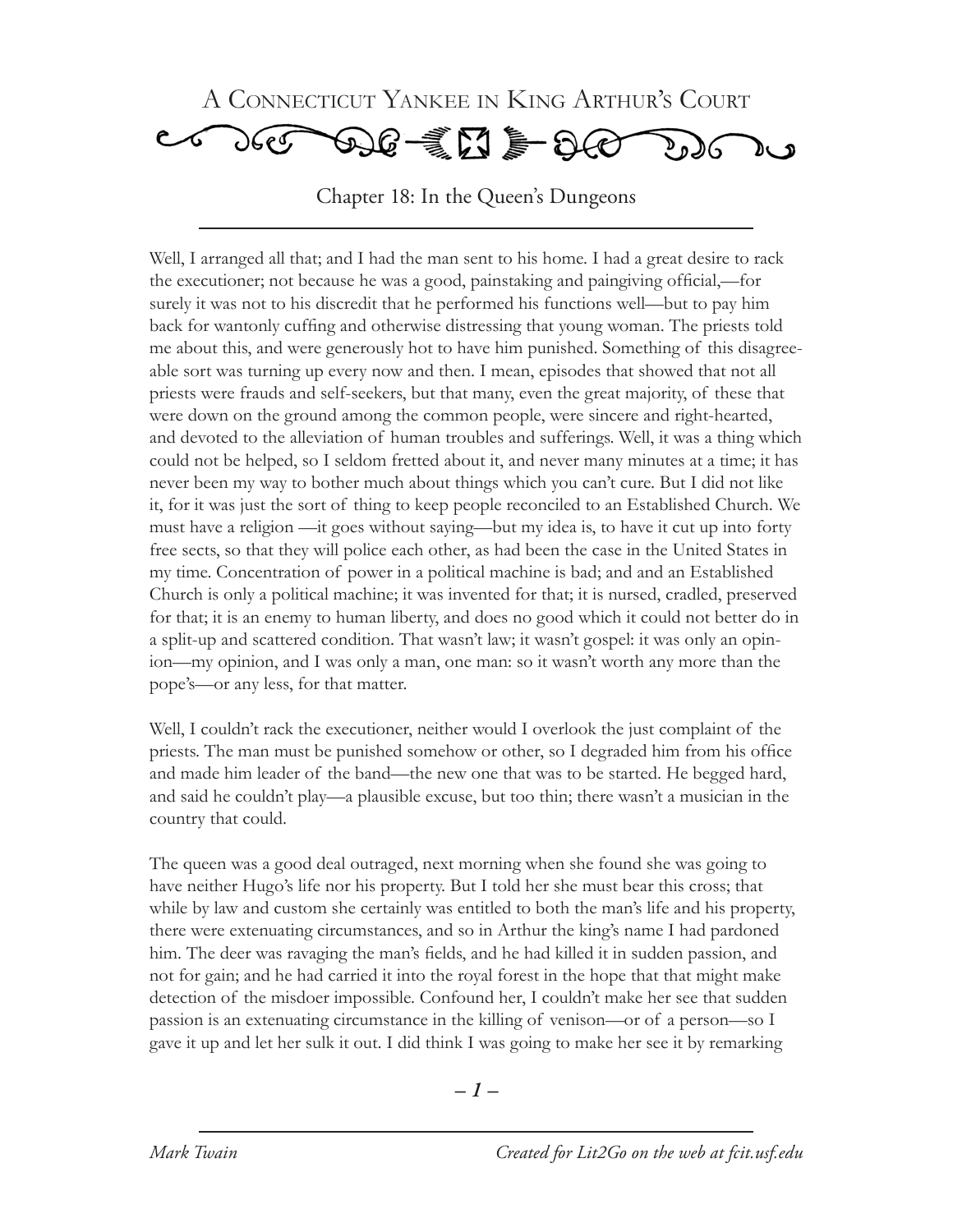that her own sudden passion in the case of the page modified that crime.

"Crime!" she exclaimed. "How thou talkest! Crime, forsooth! Man, I am going to pay for him!"

Oh, it was no use to waste sense on her. Training—training is everything; training is all there is to a person. We speak of nature; it is folly; there is no such thing as nature; what we call by that misleading name is merely heredity and training. We have no thoughts of our own, no opinions of our own; they are transmitted to us, trained into us. All that is original in us, and therefore fairly creditable or discreditable to us, can be covered up and hidden by the point of a cambric needle, all the rest being atoms contributed by, and inherited from, a procession of ancestors that stretches back a billion years to the Adamclam or grasshopper or monkey from whom our race has been so tediously and ostentatiously and unprofitably developed. And as for me, all that I think about in this plodding sad pilgrimage, this pathetic drift between the eternities, is to look out and humbly live a pure and high and blameless life, and save that one microscopic atom in me that is truly me : the rest may land in Sheol and welcome for all I care.

No, confound her, her intellect was good, she had brains enough, but her training made her an ass—that is, from a many-centuries-later point of view. To kill the page was no crime—it was her right; and upon her right she stood, serenely and unconscious of offense. She was a result of generations of training in the unexamined and unassailed belief that the law which permitted her to kill a subject when she chose was a perfectly right and righteous one.

Well, we must give even Satan his due. She deserved a compliment for one thing; and I tried to pay it, but the words stuck in my throat. She had a right to kill the boy, but she was in no wise obliged to pay for him. That was law for some other people, but not for her. She knew quite well that she was doing a large and generous thing to pay for that lad, and that I ought in common fairness to come out with something handsome about it, but I couldn't—my mouth refused. I couldn't help seeing, in my fancy, that poor old grandma with the broken heart, and that fair young creature lying butchered, his little silken pomps and vanities laced with his golden blood. How could she pay for him! Whom could she pay? And so, well knowing that this woman, trained as she had been, deserved praise, even adulation, I was yet not able to utter it, trained as I had been. The best I could do was to fish up a compliment from outside, so to speak—and the pity of it was, that it was true:

"Madame, your people will adore you for this."

Quite true, but I meant to hang her for it some day if I lived. Some of those laws were too bad, altogether too bad. A master might kill his slave for nothing—for mere spite,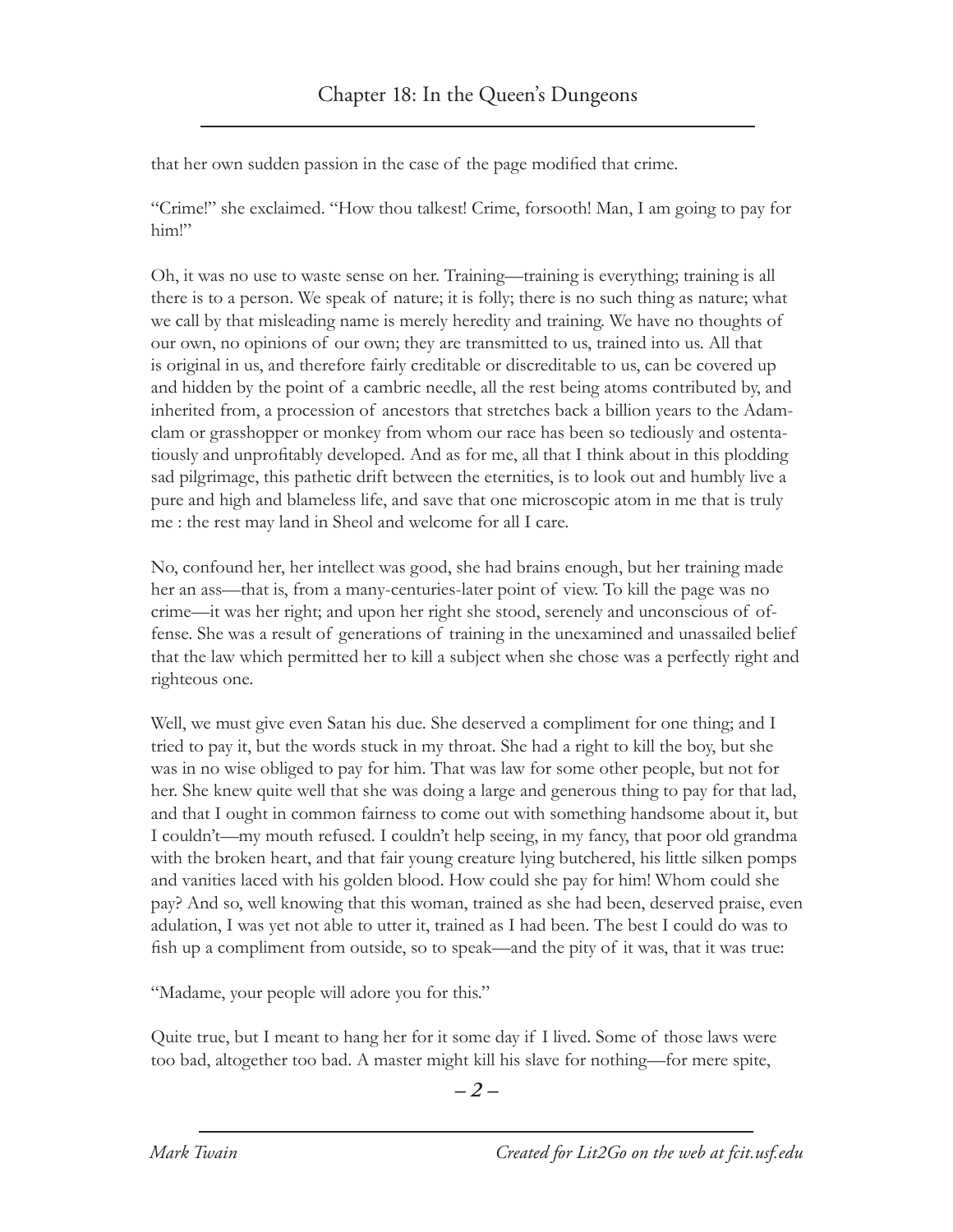malice, or to pass the time—just as we have seen that the crowned head could do it with his slave, that is to say, anybody. A gentleman could kill a free commoner, and pay for him—cash or garden-truck. A noble could kill a noble without expense, as far as the law was concerned, but reprisals in kind were to be expected. Anybody could kill somebody, except the commoner and the slave; these had no privileges. If they killed, it was murder, and the law wouldn't stand murder. It made short work of the experimenter—and of his family, too, if he murdered somebody who belonged up among the ornamental ranks. If a commoner gave a noble even so much as a Damiens-scratch which didn't kill or even hurt, he got Damiens' dose for it just the same; they pulled him to rags and tatters with horses, and all the world came to see the show, and crack jokes, and have a good time; and some of the performances of the best people present were as tough, and as properly unprintable, as any that have been printed by the pleasant Casanova in his chapter about the dismemberment of Louis XV's poor awkward enemy.

I had had enough of this grisly place by this time, and wanted to leave, but I couldn't, because I had something on my mind that my conscience kept prodding me about, and wouldn't let me forget. If I had the remaking of man, he wouldn't have any conscience. It is one of the most disagreeable things connected with a person; and although it certainly does a great deal of good, it cannot be said to pay, in the long run; it would be much better to have less good and more comfort. Still, this is only my opinion, and I am only one man; others, with less experience, may think differently. They have a right to their view. I only stand to this: I have noticed my conscience for many years, and I know it is more trouble and bother to me than anything else I started with. I suppose that in the beginning I prized it, because we prize anything that is ours; and yet how foolish it was to think so. If we look at it in another way, we see how absurd it is: if I had an anvil in me would I prize it? Of course not. And yet when you come to think, there is no real difference between a conscience and an anvil—I mean for comfort. I have noticed it a thousand times. And you could dissolve an anvil with acids, when you couldn't stand it any longer; but there isn't any way that you can work off a conscience—at least so it will stay worked off; not that I know of, anyway.

There was something I wanted to do before leaving, but it was a disagreeable matter, and I hated to go at it. Well, it bothered me all the morning. I could have mentioned it to the old king, but what would be the use?—he was but an extinct volcano; he had been active in his time, but his fire was out, this good while, he was only a stately ash-pile now; gentle enough, and kindly enough for my purpose, without doubt, but not usable. He was nothing, this so-called king: the queen was the only power there. And she was a Vesuvius. As a favor, she might consent to warm a flock of sparrows for you, but then she might take that very opportunity to turn herself loose and bury a city. However, I reflected that as often as any other way, when you are expecting the worst, you get something that is not so bad, after all.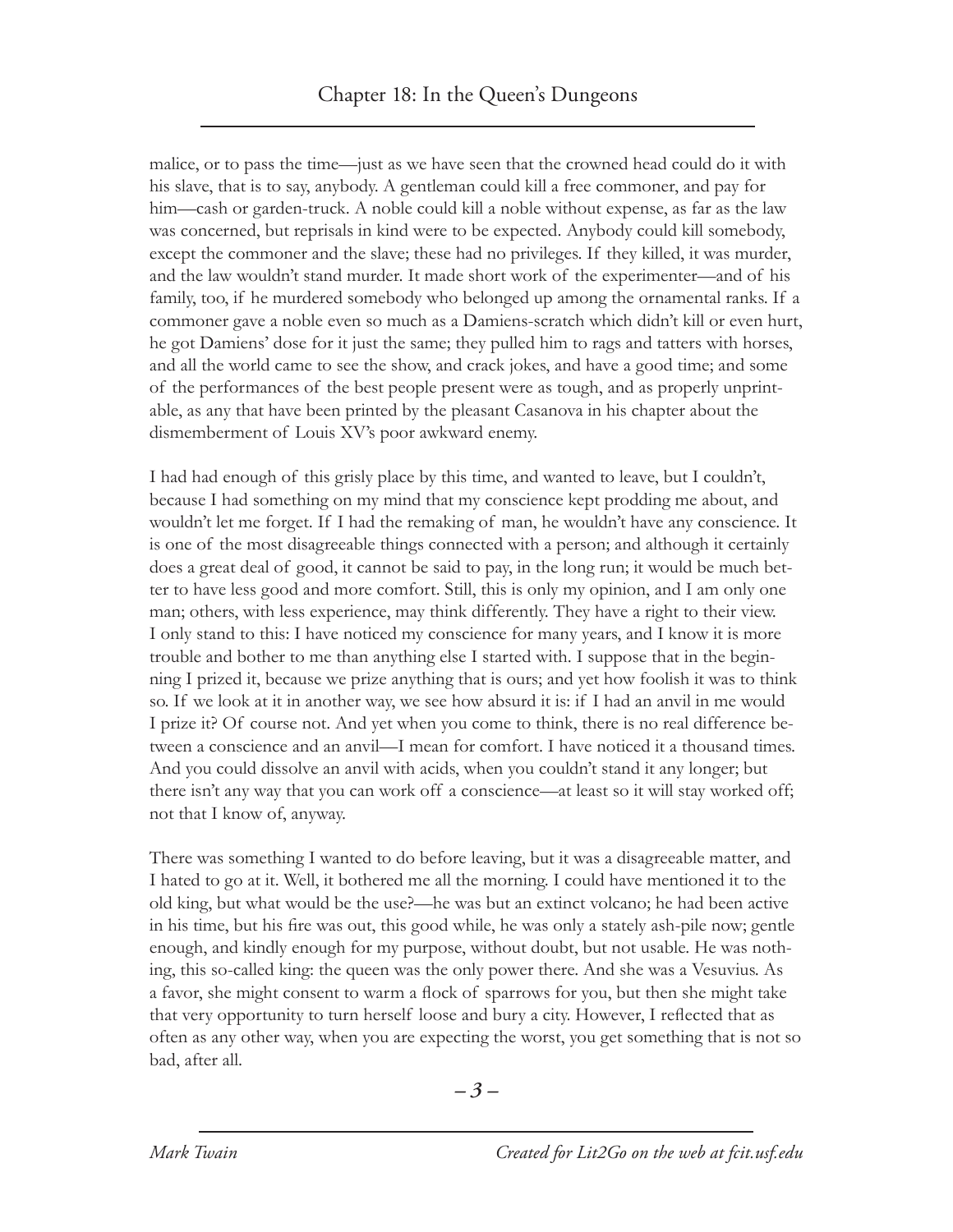So I braced up and placed my matter before her royal Highness. I said I had been having a general jail-delivery at Camelot and among neighboring castles, and with her permission I would like to examine her collection, her bric-a-brac—that is to say, her prisoners. She resisted; but I was expecting that. But she finally consented. I was expecting that, too, but not so soon. That about ended my discomfort. She called her guards and torches, and we went down into the dungeons. These were down under the castle's foundations, and mainly were small cells hollowed out of the living rock. Some of these cells had no light at all. In one of them was a woman, in foul rags, who sat on the ground, and would not answer a question or speak a word, but only looked up at us once or twice, through a cobweb of tangled hair, as if to see what casual thing it might be that was disturbing with sound and light the meaningless dull dream that was become her life; after that, she sat bowed, with her dirt-caked fingers idly interlocked in her lap, and gave no further sign. This poor rack of bones was a woman of middle age, apparently; but only apparently; she had been there nine years, and was eighteen when she entered. She was a commoner, and had been sent here on her bridal night by Sir Breuse Sance Pite, a neighboring lord whose vassal her father was, and to which said lord she had refused what has since been called le droit du seigneur, and, moreover, had opposed violence to violence and spilt half a gill of his almost sacred blood. The young husband had interfered at that point, believing the bride's life in danger, and had flung the noble out into the midst of the humble and trembling wedding guests, in the parlor, and left him there astonished at this strange treatment, and implacably embittered against both bride and groom. The said lord being cramped for dungeon-room had asked the queen to accommodate his two criminals, and here in her bastile they had been ever since; hither, indeed, they had come before their crime was an hour old, and had never seen each other since. Here they were, kenneled like toads in the same rock; they had passed nine pitch dark years within fifty feet of each other, yet neither knew whether the other was alive or not. All the first years, their only question had been—asked with beseechings and tears that might have moved stones, in time, perhaps, but hearts are not stones: "Is he alive?" "Is she alive?" But they had never got an answer; and at last that question was not asked any more—or any other.

I wanted to see the man, after hearing all this. He was thirty-four years old, and looked sixty. He sat upon a squared block of stone, with his head bent down, his forearms resting on his knees, his long hair hanging like a fringe before his face, and he was muttering to himself. He raised his chin and looked us slowly over, in a listless dull way, blinking with the distress of the torchlight, then dropped his head and fell to muttering again and took no further notice of us. There were some pathetically suggestive dumb witnesses present. On his wrists and ankles were cicatrices, old smooth scars, and fastened to the stone on which he sat was a chain with manacles and fetters attached; but this apparatus lay idle on the ground, and was thick with rust. Chains cease to be needed after the spirit has gone out of a prisoner.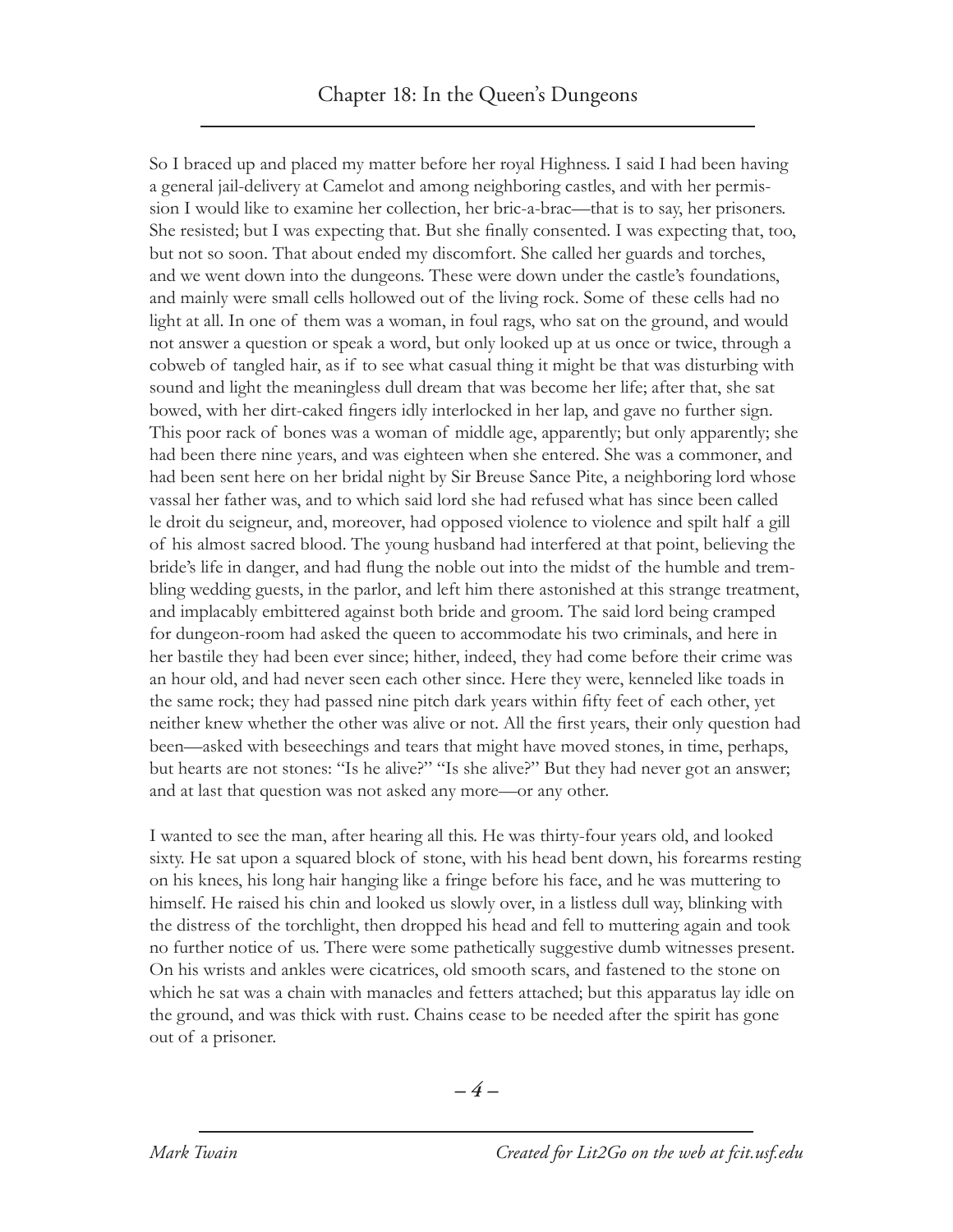I could not rouse the man; so I said we would take him to her, and see—to the bride who was the fairest thing in the earth to him, once—roses, pearls, and dew made flesh, for him; a wonder-work, the master-work of nature: with eyes like no other eyes, and voice like no other voice, and a freshness, and lithe young grace, and beauty, that belonged properly to the creatures of dreams—as he thought—and to no other. The sight of her would set his stagnant blood leaping; the sight of her—

But it was a disappointment. They sat together on the ground and looked dimly wondering into each other's faces a while, with a sort of weak animal curiosity; then forgot each other's presence, and dropped their eyes, and you saw that they were away again and wandering in some far land of dreams and shadows that we know nothing about.

I had them taken out and sent to their friends. The queen did not like it much. Not that she felt any personal interest in the matter, but she thought it disrespectful to Sir Breuse Sance Pite. However, I assured her that if he found he couldn't stand it I would fix him so that he could.

I set forty-seven prisoners loose out of those awful rat-holes, and left only one in captivity. He was a lord, and had killed another lord, a sort of kinsman of the queen. That other lord had ambushed him to assassinate him, but this fellow had got the best of him and cut his throat. However, it was not for that that I left him jailed, but for maliciously destroying the only public well in one of his wretched villages. The queen was bound to hang him for killing her kinsman, but I would not allow it: it was no crime to kill an assassin. But I said I was willing to let her hang him for destroying the well; so she concluded to put up with that, as it was better than nothing.

Dear me, for what trifling offenses the most of those forty-seven men and women were shut up there! Indeed, some were there for no distinct offense at all, but only to gratify somebody's spite; and not always the queen's by any means, but a friend's. The newest prisoner's crime was a mere remark which he had made. He said he believed that men were about all alike, and one man as good as another, barring clothes. He said he believed that if you were to strip the nation naked and send a stranger through the crowd, he couldn't tell the king from a quack doctor, nor a duke from a hotel clerk. Apparently here was a man whose brains had not been reduced to an ineffectual mush by idiotic training. I set him loose and sent him to the Factory.

Some of the cells carved in the living rock were just behind the face of the precipice, and in each of these an arrow-slit had been pierced outward to the daylight, and so the captive had a thin ray from the blessed sun for his comfort. The case of one of these poor fellows was particularly hard. From his dusky swallow's hole high up in that vast wall of native rock he could peer out through the arrow-slit and see his own home off yonder in the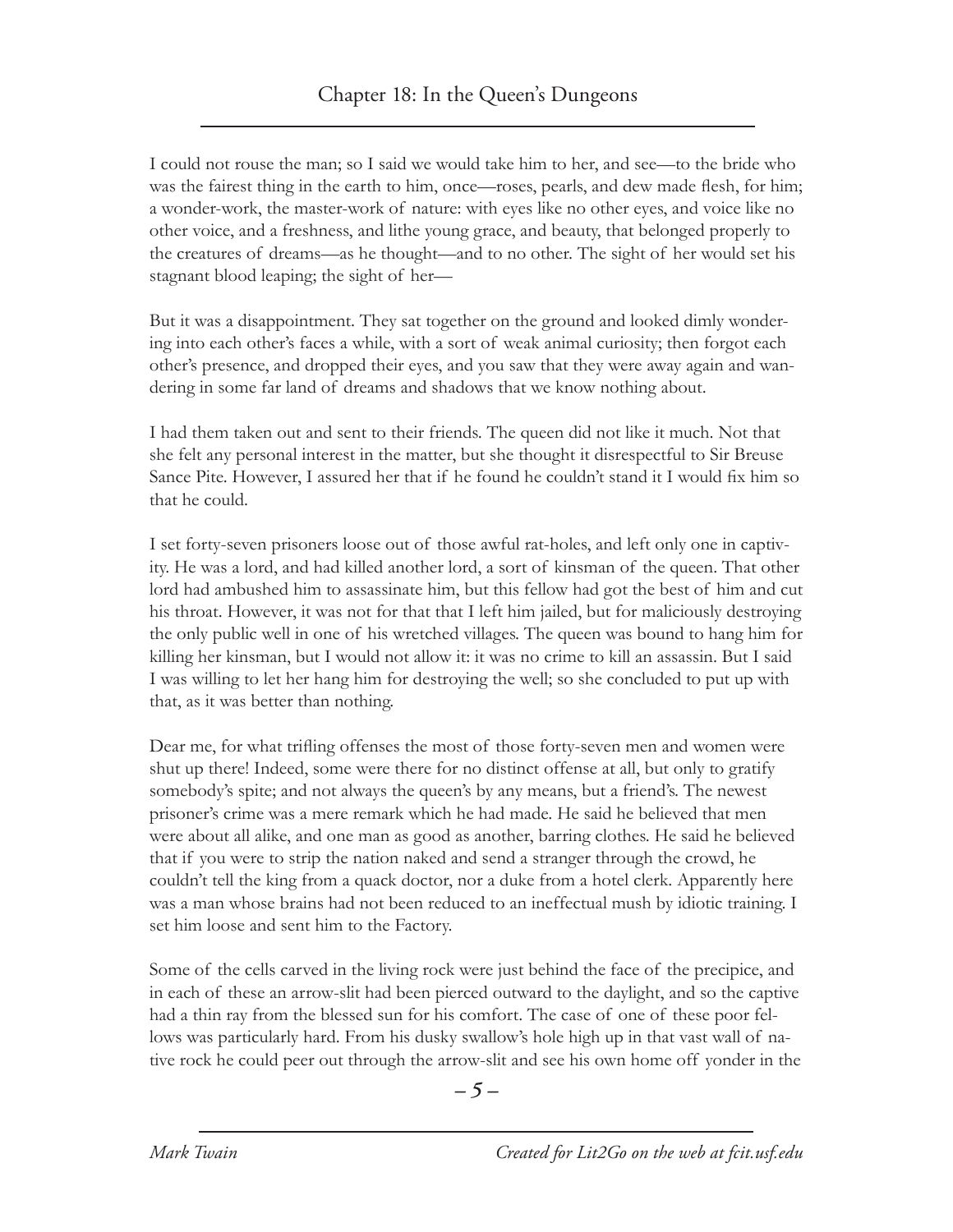valley; and for twenty-two years he had watched it, with heartache and longing, through that crack. He could see the lights shine there at night, and in the daytime he could see figures go in and come out—his wife and children, some of them, no doubt, though he could not make out at that distance. In the course of years he noted festivities there, and tried to rejoice, and wondered if they were weddings or what they might be. And he noted funerals; and they wrung his heart. He could make out the coffin, but he could not determine its size, and so could not tell whether it was wife or child. He could see the procession form, with priests and mourners, and move solemnly away, bearing the secret with them. He had left behind him five children and a wife; and in nineteen years he had seen five funerals issue, and none of them humble enough in pomp to denote a servant. So he had lost five of his treasures; there must still be one remaining—one now infinitely, unspeakably precious,—but which one? wife, or child? That was the question that tortured him, by night and by day, asleep and awake. Well, to have an interest, of some sort, and half a ray of light, when you are in a dungeon, is a great support to the body and preserver of the intellect. This man was in pretty good condition yet. By the time he had finished telling me his distressful tale, I was in the same state of mind that you would have been in yourself, if you have got average human curiosity; that is to say, I was as burning up as he was to find out which member of the family it was that was left. So I took him over home myself; and an amazing kind of a surprise party it was, too —typhoons and cyclones of frantic joy, and whole Niagaras of happy tears; and by George! we found the aforetime young matron graying toward the imminent verge of her half century, and the babies all men and women, and some of them married and experimenting familywise themselves for not a soul of the tribe was dead! Conceive of the ingenious devilishness of that queen: she had a special hatred for this prisoner, and she had invented all those funerals herself, to scorch his heart with; and the sublimest stroke of genius of the whole thing was leaving the family-invoice a funeral short , so as to let him wear his poor old soul out guessing.

But for me, he never would have got out. Morgan le Fay hated him with her whole heart, and she never would have softened toward him. And yet his crime was committed more in thoughtlessness than deliberate depravity. He had said she had red hair. Well, she had; but that was no way to speak of it. When red-headed people are above a certain social grade their hair is auburn.

Consider it: among these forty-seven captives there were five whose names, offenses, and dates of incarceration were no longer known! One woman and four men—all bent, and wrinkled, and mind-extinguished patriarchs. They themselves had long ago forgotten these details; at any rate they had mere vague theories about them, nothing definite and nothing that they repeated twice in the same way. The succession of priests whose office it had been to pray daily with the captives and remind them that God had put them there, for some wise purpose or other, and teach them that patience, humbleness, and submission to oppression was what He loved to see in parties of a subordinate rank, had